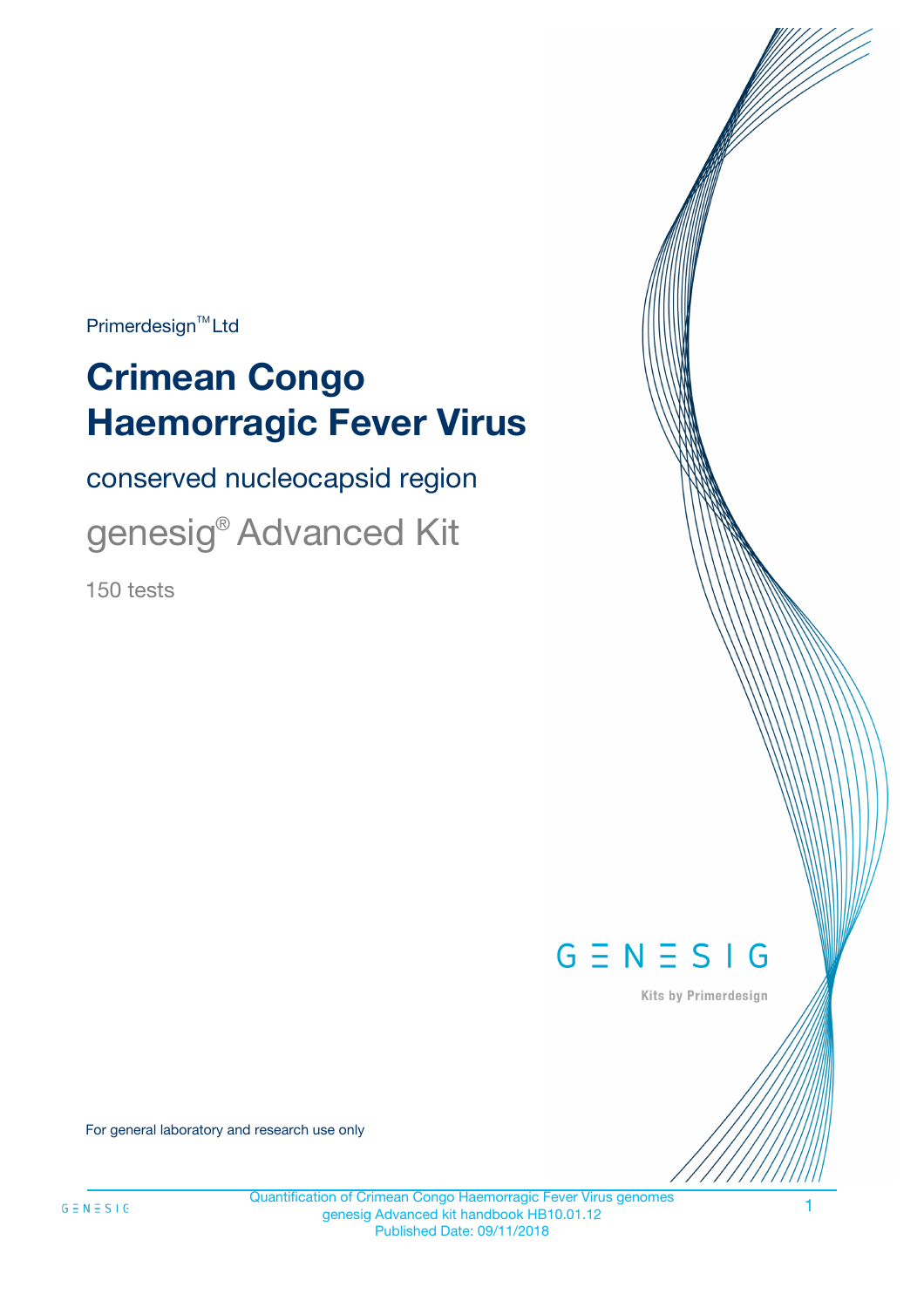# Introduction to Crimean Congo Haemorragic Fever Virus

Crimean-Congo haemorrhagic fever is caused by a single-stranded RNA virus of the Bunyaviridae family. The virus consists of an enveloped virion of spherical shape with a diameter of about 90-100nm. Within the virion the RNA with a helical structure can be separated into three segments: small, encoding the nucleocapsid protein; medium, encoding the glycoproteins and large, encoding the RNA polymerase.

CCHF is a tick-borne disease. The virus utilises the hard ticks within the Hyalomma genus of the Ixodidae family as both a reservoir and a vector. Transmission between ticks is usually by one of the following methods: either passed from the infected female tick to her offspring; by venereal transmission; or by ticks feeding on small vertebrates that are infected. Infected ticks may then pass on the infection to larger invertebrates such as live stock – with infected animals such as cattle and sheep acting as amplifying hosts – and humans by biting. The antiviral drug Ribiviran has been used in the treatment of CCHF although there has been no trial evidence to support its use. Supportive therapy is the main type of treatment for CCHF infection.

After an incubation period ranging from 1-6 days depending on how infection occurred, the infection usually presents with sudden flu-like symptoms which resolve after a week. In the majority of cases, patients will also show signs of hemorrhage, beginning with confusion and mood instability, progressing to nosebleeds, vomiting, black stools and a swollen liver. In patients who recover these symptoms begin to diminish approximately 10 days after the initial infection; however, the disease can be fatal in up to 30% of cases.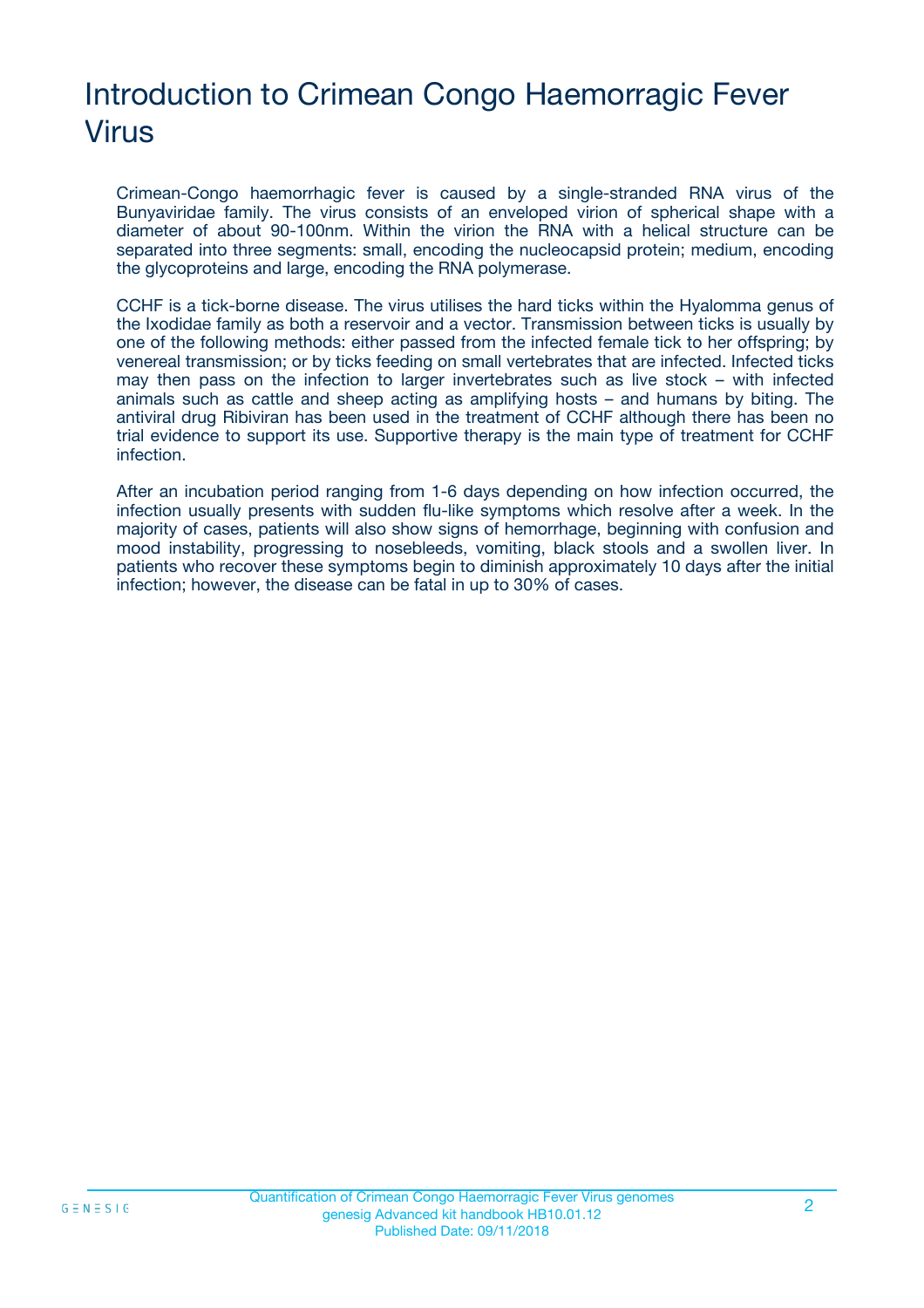### **Specificity**

The Primerdesign genesig Kit for Crimean Congo Haemorragic Fever Virus (CCHFV) genomes is designed for the in vitro quantification of CCHFV genomes. The kit is designed to have a broad detection profile. Specifically, the primers represent 100% homology with over 95% of the NCBI database reference sequences available at the time of design.

The dynamics of genetic variation means that new sequence information may become available after the initial design. Primerdesign periodically reviews the detection profiles of our kits and when required releases new versions.

The primers and probe detect highly conservers regions within nucleocapsid gene of the S segment. The primers and probe have >95% homology with all reference sequences included in the phylogenetic tree below which have selected from diverse geographical regions. Our kit for Crimean-Congo haemorrhagic fever Virus therefore has the very broadest detection profile. However, due to the inherent instability of RNA viral genomes, it is not possible to guarantee detection of all clinical isolates.

If you require further information, or have a specific question about the detection profile of this kit then please send an e.mail to enquiry@primerdesign.co.uk and our bioinformatics team will answer your question.

Fig 1 Accession numbers for CCHFV isolates

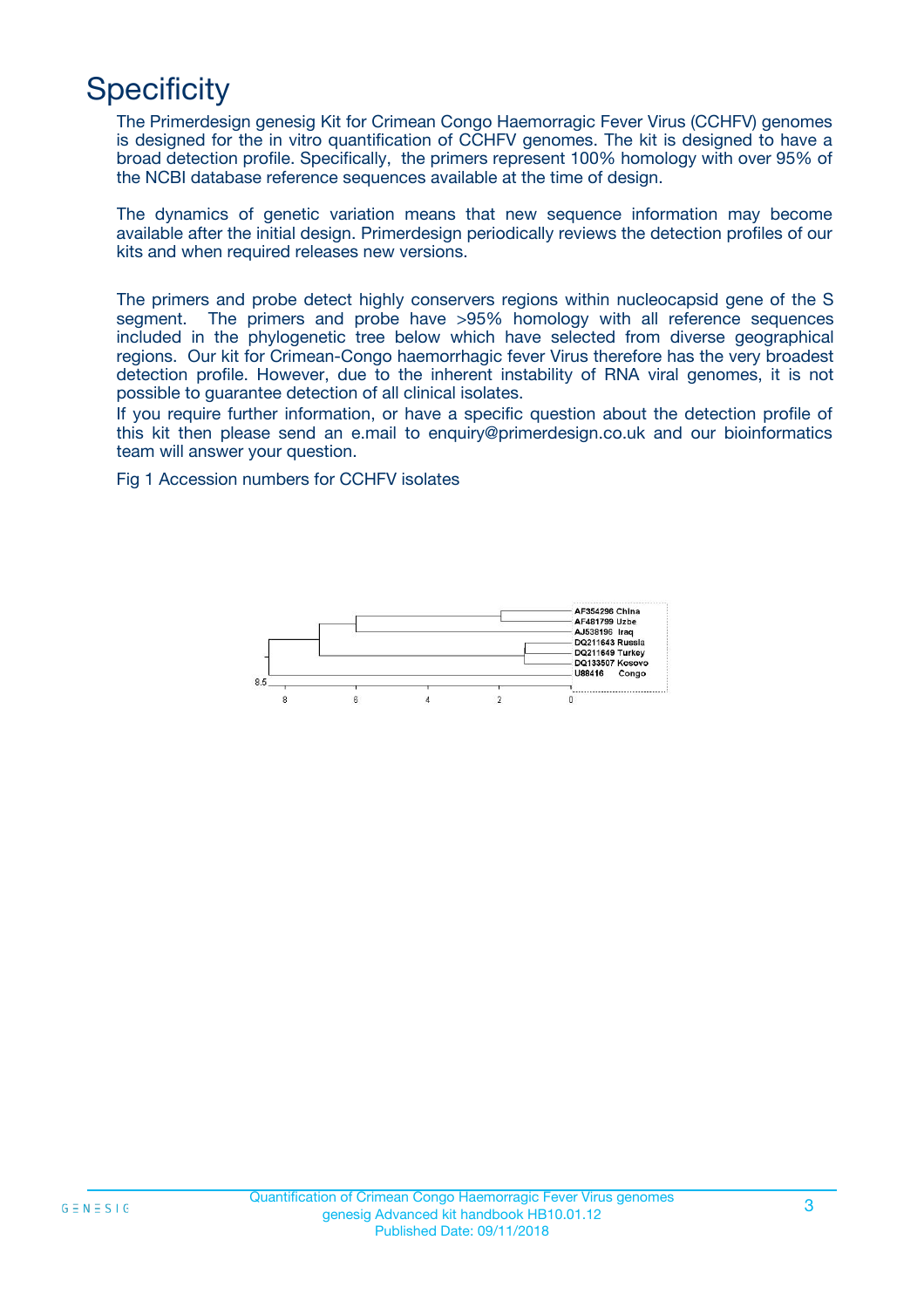### **Kit contents**

- **CCHFV specific primer/probe mix (150 reactions BROWN) FAM labelled**
- **CCHFV positive control template (for Standard curve RED)**
- **Internal extraction control primer/probe mix (150 reactions BROWN) VIC labelled as standard**
- **Internal extraction control RNA (150 reactions BLUE)**
- **Endogenous control primer/probe mix (150 reactions BROWN) FAM labelled**
- **RNase/DNase free water (WHITE) for resuspension of primer/probe mixes**
- **Template preparation buffer (YELLOW) for resuspension of internal control template, positive control template and standard curve preparation**

### **Reagents and equipment to be supplied by the user**

#### **Real-time PCR Instrument**

#### **Extraction kit**

This kit is recommended for use with genesig Easy DNA/RNA Extraction kit. However, it is designed to work well with all processes that yield high quality RNA and DNA with minimal PCR inhibitors.

#### **oasigTM lyophilised OneStep or Precision**®**PLUS OneStep 2X RT-qPCR Master Mix** Contains complete OneStep RT-qPCR master mix

**Pipettors and Tips**

**Vortex and centrifuge**

**Thin walled 1.5 ml PCR reaction tubes**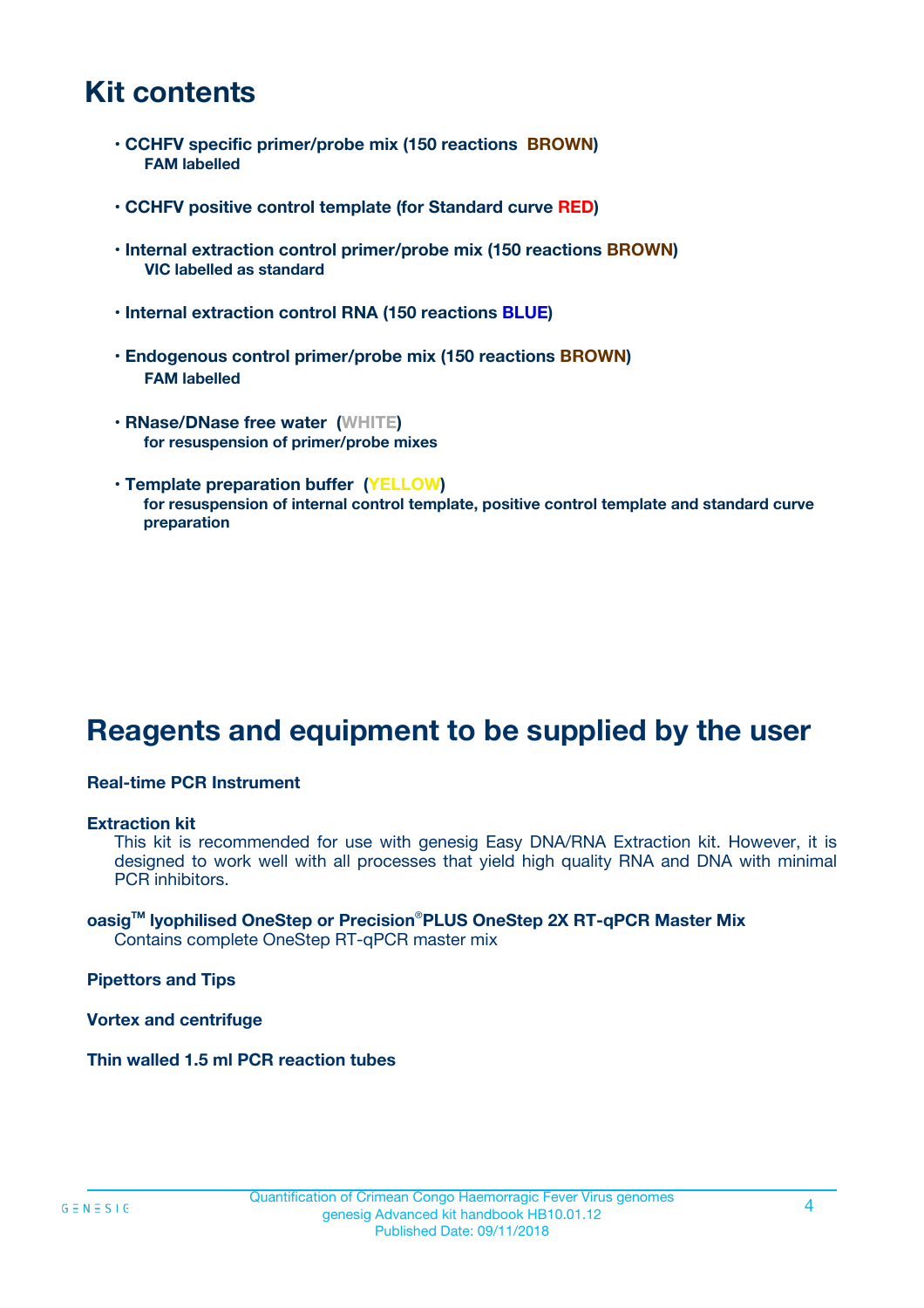### Kit storage and stability

This kit is stable at room temperature but should be stored at -20ºC on arrival. Once the lyophilised components have been resuspended they should not be exposed to temperatures above -20°C for longer than 30 minutes at a time and unnecessary repeated freeze/thawing should be avoided. The kit is stable for six months from the date of resuspension under these circumstances.

If a standard curve dilution series is prepared this can be stored frozen for an extended period. If you see any degradation in this serial dilution a fresh standard curve can be prepared from the positive control.

Primerdesign does not recommend using the kit after the expiry date stated on the pack.

### Suitable sample material

All kinds of sample material suited for PCR amplification can be used. Please ensure the samples are suitable in terms of purity, concentration, and RNA/DNA integrity (An internal PCR control is supplied to test for non specific PCR inhibitors). Always run at least one negative control with the samples. To prepare a negative-control, replace the template RNA sample with RNase/DNase free water.

### Dynamic range of test

Under optimal PCR conditions genesig CCHFV detection kits have very high priming efficiencies of >95% and can detect less than 100 copies of target template.

### Notices and disclaimers

This product is developed, designed and sold for research purposes only. It is not intended for human diagnostic or drug purposes or to be administered to humans unless clearly expressed for that purpose by the Food and Drug Administration in the USA or the appropriate regulatory authorities in the country of use. During the warranty period Primerdesign genesig detection kits allow precise and reproducible data recovery combined with excellent sensitivity. For data obtained by violation to the general GLP guidelines and the manufacturer's recommendations the right to claim under guarantee is expired. PCR is a proprietary technology covered by several US and foreign patents. These patents are owned by Roche Molecular Systems Inc. and have been sub-licensed by PE Corporation in certain fields. Depending on your specific application you may need a license from Roche or PE to practice PCR. Additional information on purchasing licenses to practice the PCR process may be obtained by contacting the Director of Licensing at Roche Molecular Systems, 1145 Atlantic Avenue, Alameda, CA 94501 or Applied Biosystems business group of the Applera Corporation, 850 Lincoln Centre Drive, Foster City, CA 94404. In addition, the 5' nuclease assay and other homogeneous amplification methods used in connection with the PCR process may be covered by U.S. Patents 5,210,015 and 5,487,972, owned by Roche Molecular Systems, Inc, and by U.S. Patent 5,538,848, owned by The Perkin-Elmer Corporation.

### Trademarks

Primerdesign™ is a trademark of Primerdesign Ltd.

genesig® is a registered trademark of Primerdesign Ltd.

The PCR process is covered by US Patents 4,683,195, and 4,683,202 and foreign equivalents owned by Hoffmann-La Roche AG. BI, ABI PRISM® GeneAmp® and MicroAmp® are registered trademarks of the Applera Genomics (Applied Biosystems Corporation). BIOMEK® is a registered trademark of Beckman Instruments, Inc.; iCycler™ is a registered trademark of Bio-Rad Laboratories, Rotor-Gene is a trademark of Corbett Research. LightCycler™ is a registered trademark of the Idaho Technology Inc. GeneAmp®, TaqMan® and AmpliTaqGold® are registered trademarks of Roche Molecular Systems, Inc., The purchase of the Primerdesign ™ reagents cannot be construed as an authorization or implicit license to practice PCR under any patents held by Hoffmann-LaRoche Inc.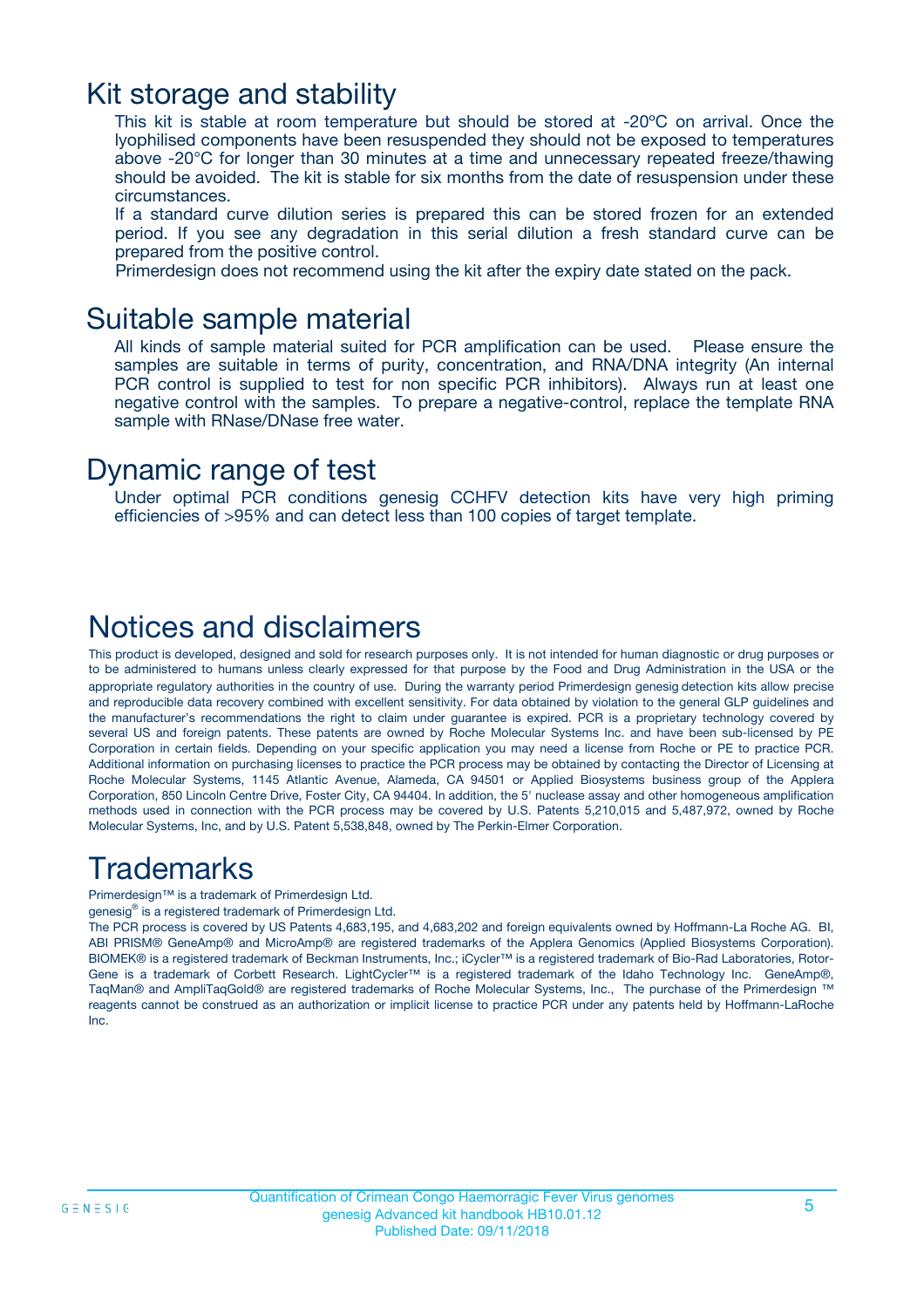### **Principles of the test**

#### **Real-time PCR**

A CCHFV specific primer and probe mix is provided and this can be detected through the FAM channel.

The primer and probe mix provided exploits the so-called TaqMan® principle. During PCR amplification, forward and reverse primers hybridize to the CCHFV cDNA. A fluorogenic probe is included in the same reaction mixture which consists of a DNA probe labeled with a 5`-dye and a 3`-quencher. During PCR amplification, the probe is cleaved and the reporter dye and quencher are separated. The resulting increase in fluorescence can be detected on a range of qPCR platforms.

#### **Positive control**

For copy number determination and as a positive control for the PCR set up, the kit contains a positive control template.

This can be used to generate a standard curve of CCHFV copy number / Cq value. Alternatively the positive control can be used at a single dilution where full quantitative analysis of the samples is not required. Each time the kit is used, at least one positive control reaction must be included in the run. A positive result indicates that the primers and probes for detecting the target CCHFV gene worked properly in that particular experimental scenario. If a negative result is obtained the test results are invalid and must be repeated. Care should be taken to ensure that the positive control does not contaminate any other kit component which would lead to false-positive results. This can be achieved by handling this component in a Post PCR environment. Care should also be taken to avoid cross-contamination of other samples when adding the positive control to the run. This can be avoided by sealing all other samples and negative controls before pipetting the positive control into the positive control well.

#### **Negative control**

To validate any positive findings a negative control reaction should be included every time the kit is used. For this reaction the RNase/DNase free water should be used instead of template. A negative result indicates that the reagents have not become contaminated while setting up the run.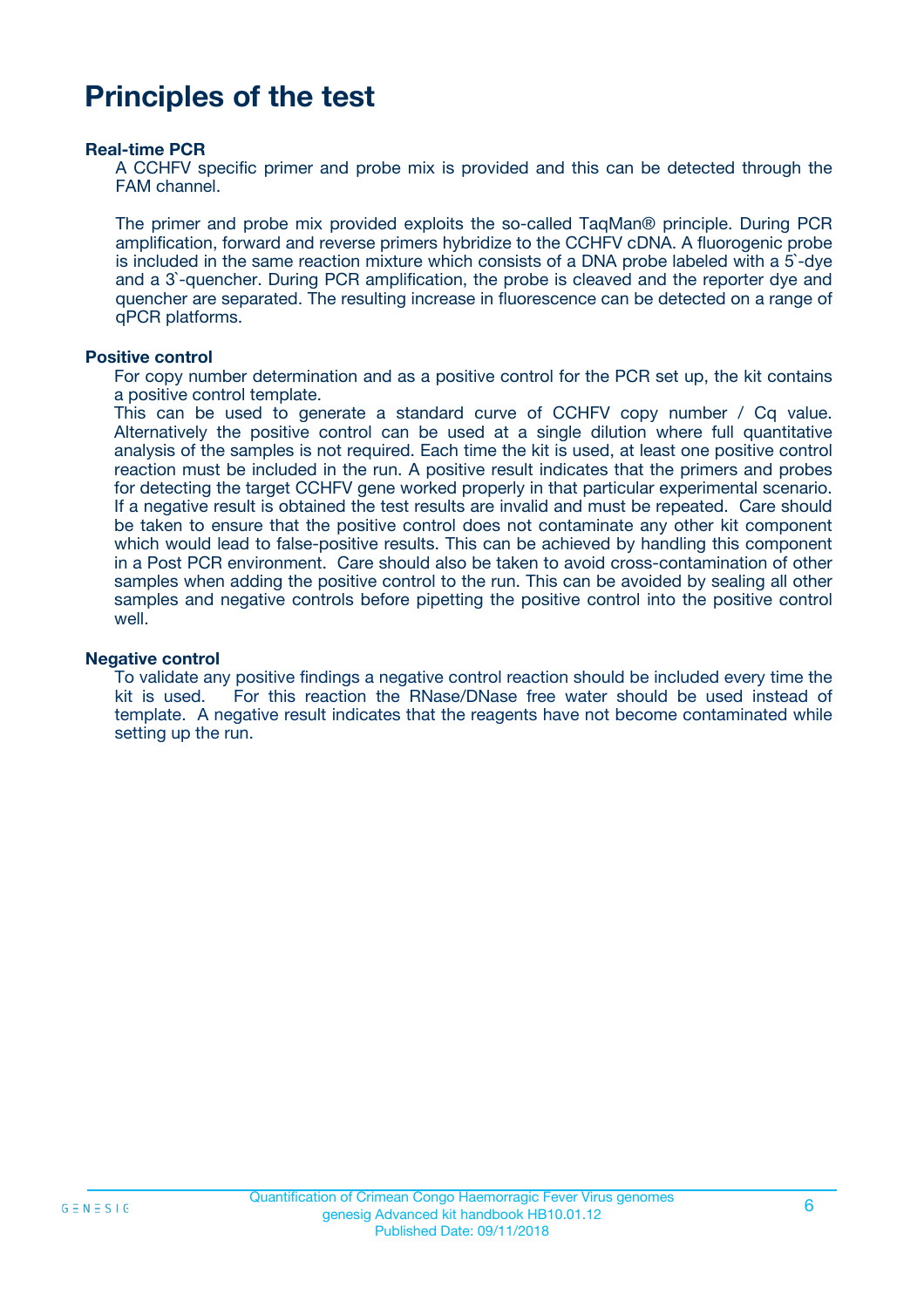#### **Internal RNA extraction control**

When performing RNA extraction, it is often advantageous to have an exogenous source of RNA template that is spiked into the lysis buffer. This control RNA is then co-purified with the sample RNA and can be detected as a positive control for the extraction process. Successful co-purification and qPCR for the control RNA also indicates that PCR inhibitors are not present at a high concentration.

A separate qPCR primer/probe mix are supplied with this kit to detect the exogenous RNA using qPCR. The PCR primers are present at PCR limiting concentrations which allows multiplexing with the target sequence primers. Amplification of the control cDNA does not interfere with detection of the CCHFV target cDNA even when present at low copy number. The Internal control is detected through the VIC channel and gives a Cq value of 28+/-3 depending on the level of sample dilution.

#### **Endogenous control**

To confirm extraction of a valid biological template, a primer and probe mix is included to detect an endogenous gene. Detection of the endogenous control is through the FAM channel and it is NOT therefore possible to perform a multiplex with the CCHFV primers. A poor endogenous control signal may indicate that the sample did not contain sufficient biological material.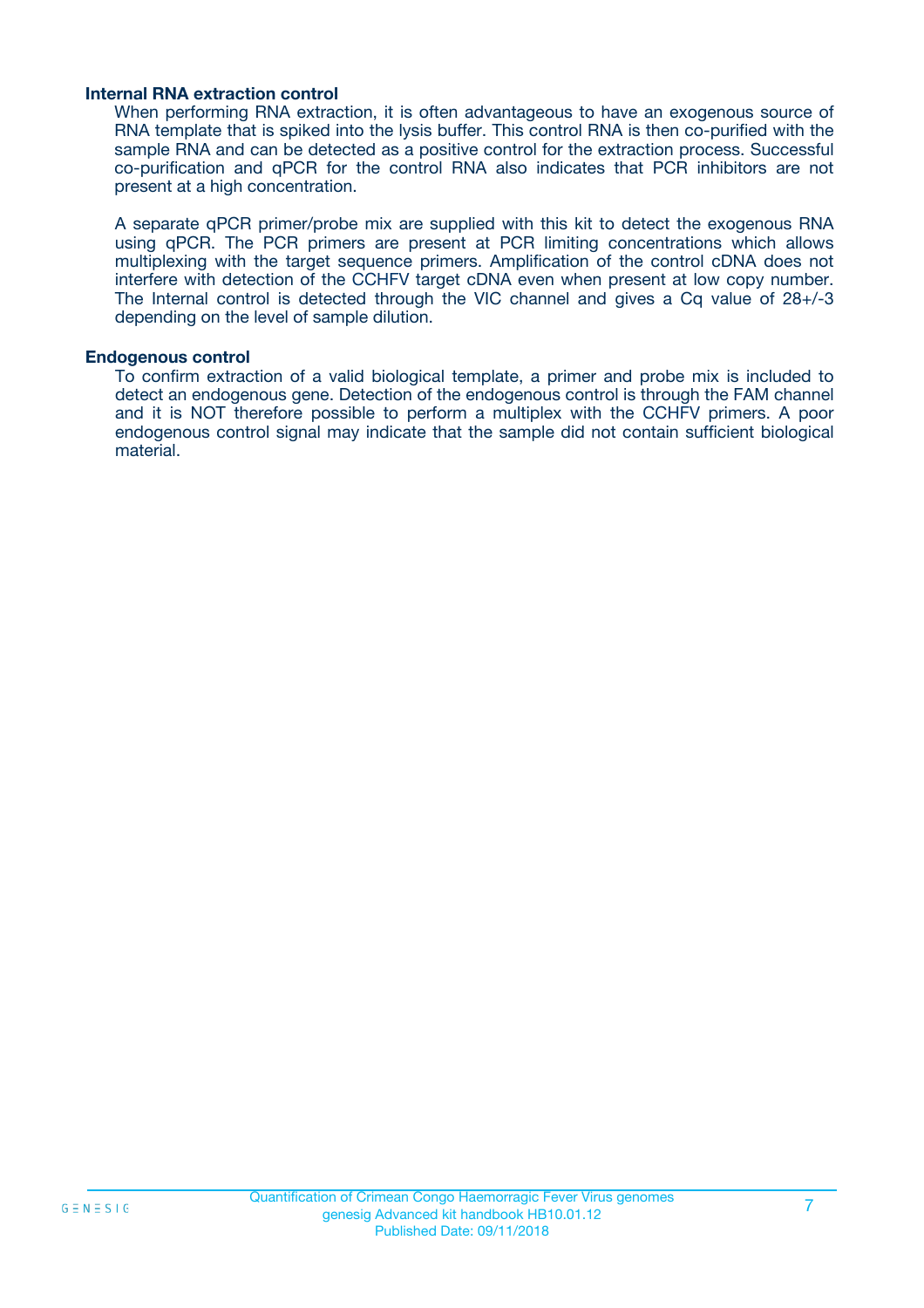### Resuspension protocol

To minimize the risk of contamination with foreign DNA, we recommend that all pipetting be performed in a PCR clean environment. Ideally this would be a designated PCR lab or PCR cabinet. Filter tips are recommended for all pipetting steps.

- **1. Pulse-spin each tube in a centrifuge before opening.** This will ensure lyophilised primer and probe mix is in the base of the tube and is not spilt upon opening the tube.
- **2. Resuspend the primer/probe mixes in the RNase/DNase free water supplied, according to the table below:**

To ensure complete resuspension, vortex each tube thoroughly.

| Component - resuspend in water                       |          |  |
|------------------------------------------------------|----------|--|
| <b>Pre-PCR pack</b>                                  |          |  |
| CCHFV primer/probe mix (BROWN)                       | $165$ µl |  |
| Internal extraction control primer/probe mix (BROWN) | $165$ µl |  |
| Endogenous control primer/probe mix (BROWN)          | 165 µl   |  |

**3. Resuspend the internal control template and positive control template in the template preparation buffer supplied, according to the table below:** To ensure complete resuspension, vortex each tube thoroughly.

| Component - resuspend in template preparation buffer |          |  |  |
|------------------------------------------------------|----------|--|--|
| <b>Pre-PCR heat-sealed foil</b>                      |          |  |  |
| Internal extraction control RNA (BLUE)               |          |  |  |
| <b>Post-PCR heat-sealed foil</b>                     |          |  |  |
| CCHFV Positive Control Template (RED) *              | $500$ µl |  |  |

\* This component contains high copy number template and is a VERY significant contamination risk. It must be opened and handled in a separate laboratory environment, away from the other components.

### RNA extraction

The internal extraction control RNA can be added either to the RNA lysis/extraction buffer or to the RNA sample once it has been resuspended in lysis buffer.

**DO NOT add the internal extraction control RNA directly to the unprocessed biological sample as this will lead to degradation and a loss in signal.**

- **1. Add 4µ**l **of the Internal extraction control RNA (BLUE) to each sample in RNA lysis/extraction buffer per sample.**
- **2. Complete RNA extraction according to the manufacturer's protocols.**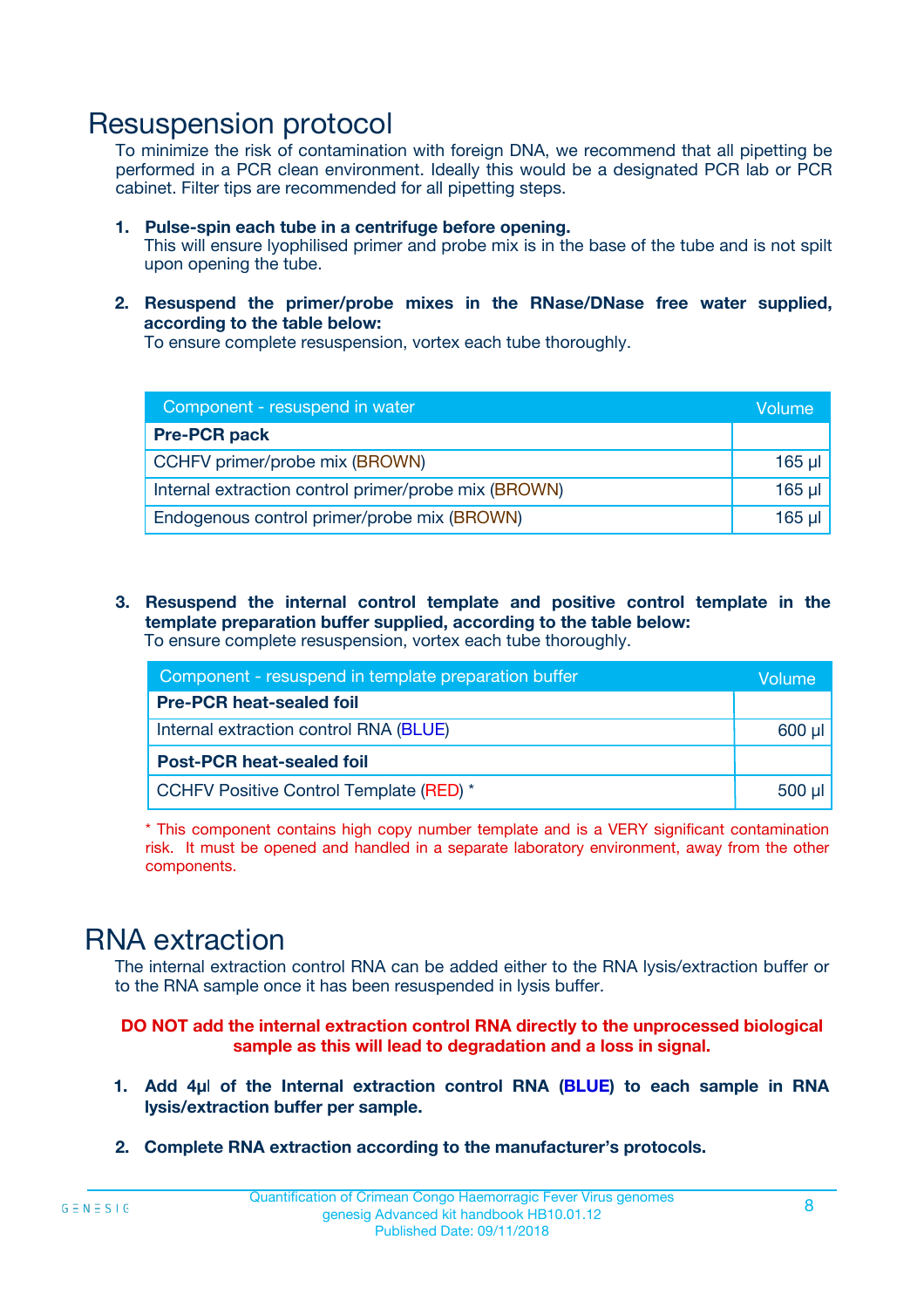# OneStep RT-qPCR detection protocol

#### **For optimum performance and sensitivity.**

All pipetting steps and experimental plate set up should be performed on ice. After the plate is poured proceed immediately to the OneStep amplification protocol. Prolonged incubation of reaction mixes at room temperature can lead to PCR artifacts that reduce the sensitivity of detection.

#### **1. For each RNA sample prepare a reaction mix according to the table below: Include sufficient reactions for positive and negative controls.**

| Component                                                    | <b>Volume</b> |
|--------------------------------------------------------------|---------------|
| oasig OneStep or PrecisionPLUS OneStep 2X RT-qPCR Master Mix | $10 \mu$      |
| CCHFV primer/probe mix (BROWN)                               | 1 µI          |
| Internal extraction control primer/probe mix (BROWN)         | 1 µI          |
| <b>RNase/DNase free water (WHITE)</b>                        | $3 \mu$       |
| <b>Final Volume</b>                                          | 15 µl         |

**2. For each RNA sample prepare an endogenous control reaction according to the table below (optional):**

This control reaction will provide crucial information regarding the quality of the biological sample.

| Component                                                    | Volume          |
|--------------------------------------------------------------|-----------------|
| oasig OneStep or PrecisionPLUS OneStep 2X RT-qPCR Master Mix | 10 µl           |
| Endogenous control primer/probe mix (BROWN)                  | 1 µl            |
| <b>RNase/DNase free water (WHITE)</b>                        | $4 \mu$         |
| <b>Final Volume</b>                                          | $15$ µl $\vert$ |

- **3. Pipette 15µl of these mixes into each well according to your qPCR experimental plate set up.**
- **4. Pipette 5µl of RNA template into each well, according to your experimental plate set up.**

For negative control wells use 5µl of RNase/DNase free water. The final volume in each well is 20µl.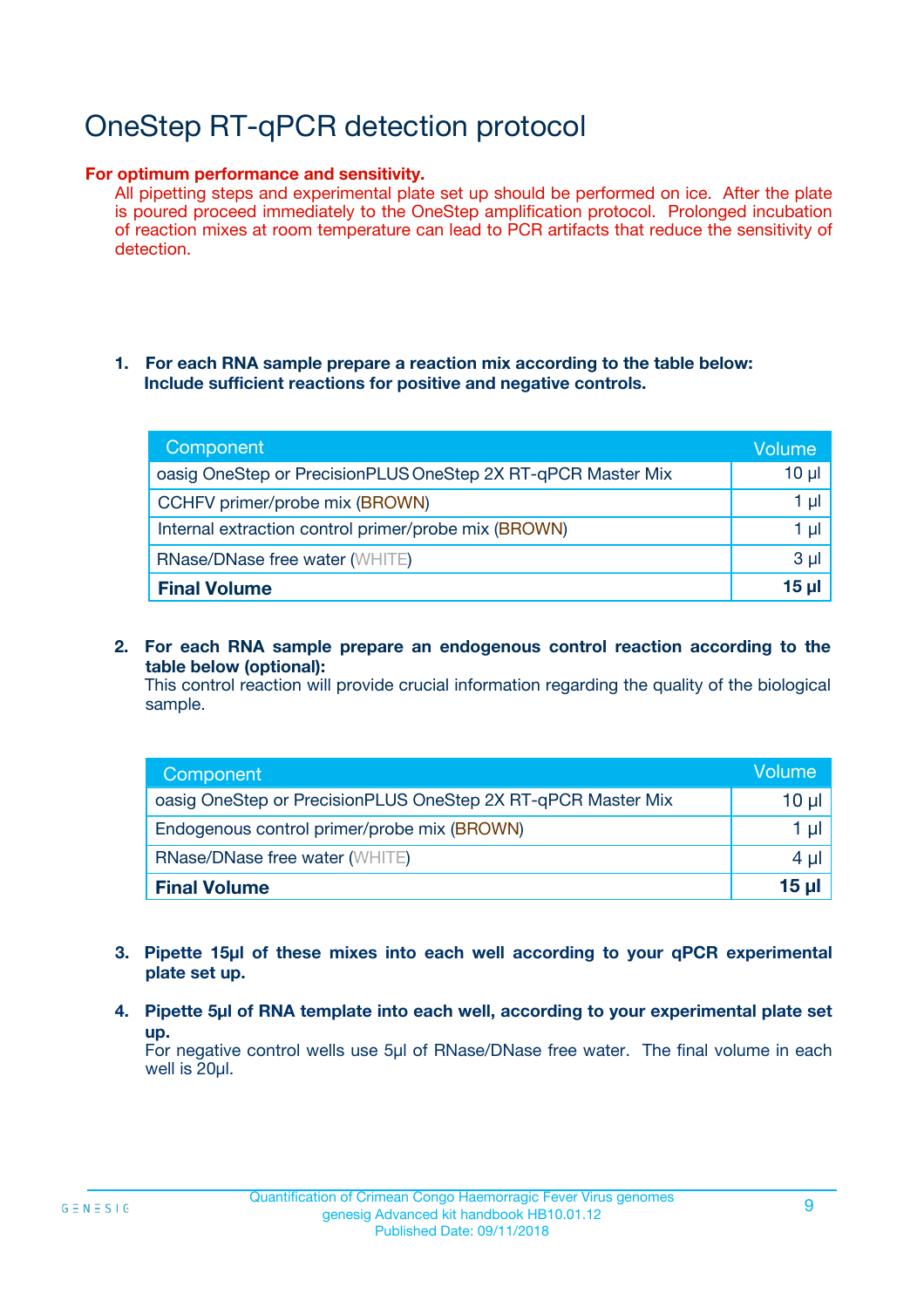**5. If a standard curve is included for quantitative analysis prepare a reaction mix according to the table below:**

| Component                                                    | Volume       |
|--------------------------------------------------------------|--------------|
| oasig OneStep or PrecisionPLUS OneStep 2X RT-qPCR Master Mix | $10 \mu$     |
| CCHFV primer/probe mix (BROWN)                               |              |
| <b>RNase/DNase free water (WHITE)</b>                        | 4 µ          |
| <b>Final Volume</b>                                          | <u>15 µl</u> |

- **6. Preparation of standard curve dilution series.**
	- **1) Pipette 90µl of template preparation buffer into 5 tubes and label 2-6**
	- **2) Pipette 10µl of Positive Control Template (RED) into tube 2**
	- **3) Vortex thoroughly**
	- **4) Change pipette tip and pipette 10 µl from tube 2 into tube 3**
	- **5) Vortex thoroughly**

**Repeat steps 4 and 5 to complete the dilution series**

| <b>Standard Curve</b>         | <b>Copy Number</b>     |
|-------------------------------|------------------------|
| Tube 1 Positive control (RED) | $2 \times 10^5$ per µl |
| Tube 2                        | $2 \times 10^4$ per µl |
| Tube 3                        | $2 \times 10^3$ per µl |
| Tube 4                        | $2 \times 10^2$ per µl |
| Tube 5                        | 20 per µl              |
| Tube 6                        | $2$ per $\mu$          |

**7. Pipette 5µl of standard template into each well for the standard curve according to your plate set-up**

The final volume in each well is 20µl.

### OneStep RT-qPCR Amplification Protocol

Amplification conditions using oasig OneStep or PrecisionPLUS OneStep 2X RT-qPCR Master Mix.

|             | <b>Step</b>                  | <b>Time</b>      | <b>Temp</b> |
|-------------|------------------------------|------------------|-------------|
|             | <b>Reverse Transcription</b> | $10 \text{ min}$ | 55 °C       |
|             | Enzyme activation            | 2 min            | 95 °C       |
| Cycling x50 | Denaturation                 | 10 <sub>s</sub>  | 95 °C       |
|             | <b>DATA COLLECTION *</b>     | 60 s             | 60 °C       |

\* Fluorogenic data should be collected during this step through the FAM and VIC channels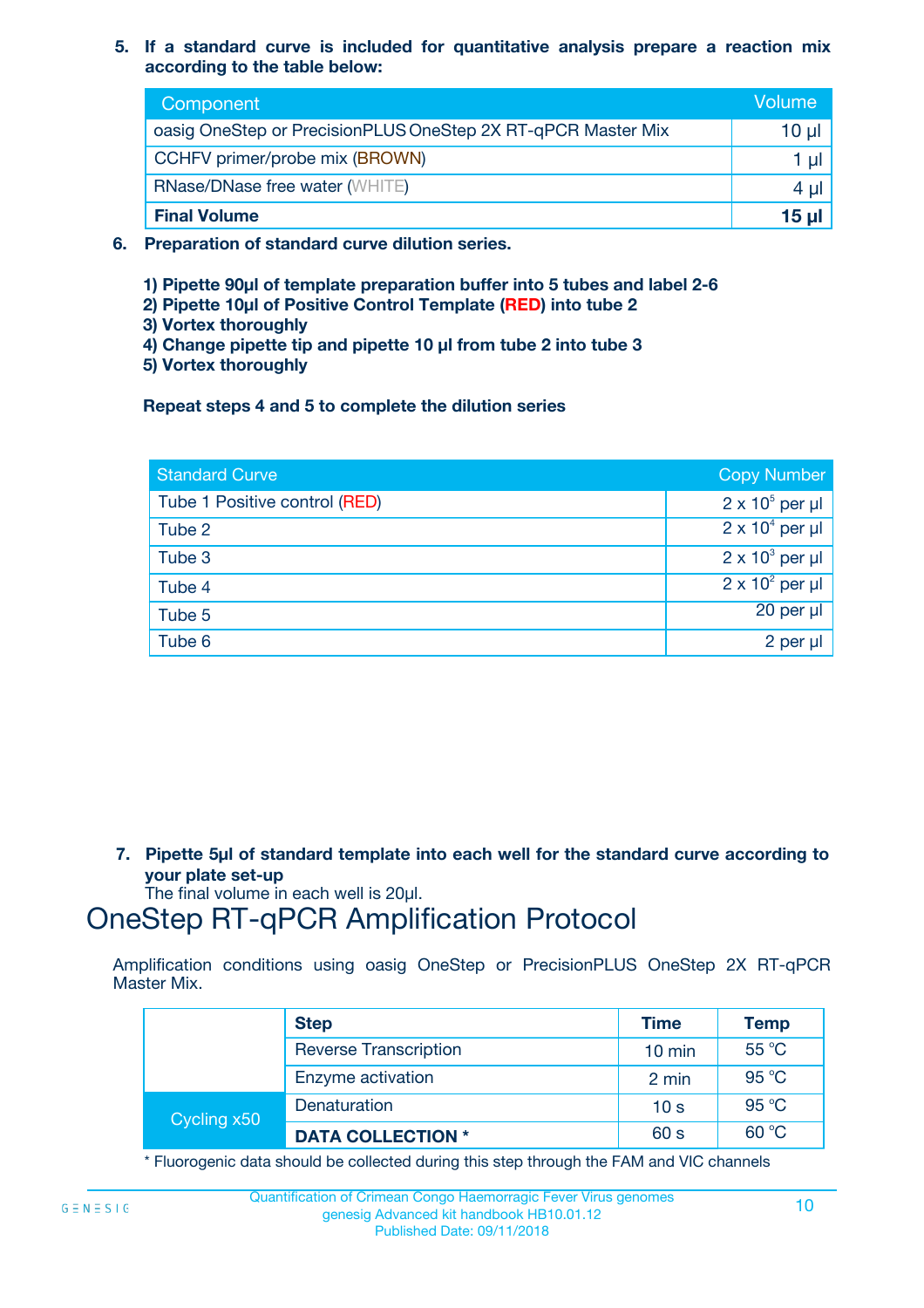### Interpretation of results

| <b>Target</b><br>(FAM) | Internal<br>control<br>(NIC) | <b>Positive</b><br>control | <b>Negative</b><br>control | Interpretation                                                                                                  |
|------------------------|------------------------------|----------------------------|----------------------------|-----------------------------------------------------------------------------------------------------------------|
| $\leq 30$              | $+ 1 -$                      | ÷                          |                            | <b>POSITIVE QUANTITATIVE RESULT</b><br>calculate copy number                                                    |
| > 30                   | ÷                            | ÷                          |                            | <b>POSITIVE QUANTITATIVE RESULT</b><br>calculate copy number                                                    |
| > 30                   |                              | ÷                          |                            | <b>POSITIVE QUALITATIVE RESULT</b><br>do not report copy number as this<br>may be due to poor sample extraction |
|                        | ÷                            | ÷                          |                            | <b>NEGATIVE RESULT</b>                                                                                          |
| $+ 1 -$                | $+ 1 -$                      | ÷                          | $\leq$ 35                  | <b>EXPERIMENT FAILED</b><br>due to test contamination                                                           |
|                        | $+$ / -                      |                            | > 35                       | $\star$                                                                                                         |
|                        |                              | ÷                          |                            | <b>SAMPLE PREPARATION FAILED</b>                                                                                |
|                        |                              |                            |                            | <b>EXPERIMENT FAILED</b>                                                                                        |

Positive control template (**RED**) is expected to amplify between Cq 16 and 23. Failure to satisfy this quality control criterion is a strong indication that the experiment has been compromised.

\*Where the test sample is positive and the negative control is positive with a  $Cq > 35$ , the sample must be reinterpreted based on the relative signal strength of the two results:



If the sample amplifies  $> 5$  Cq earlier than the negative control then the sample should be reinterpreted (via the table above) with the negative control verified as negative.



If the sample amplifies  $< 5$  Cq earlier than the negative control then the positive sample result is invalidated and the result should be determined inconclusive due to test contamination. The test for this sample should be repeated.